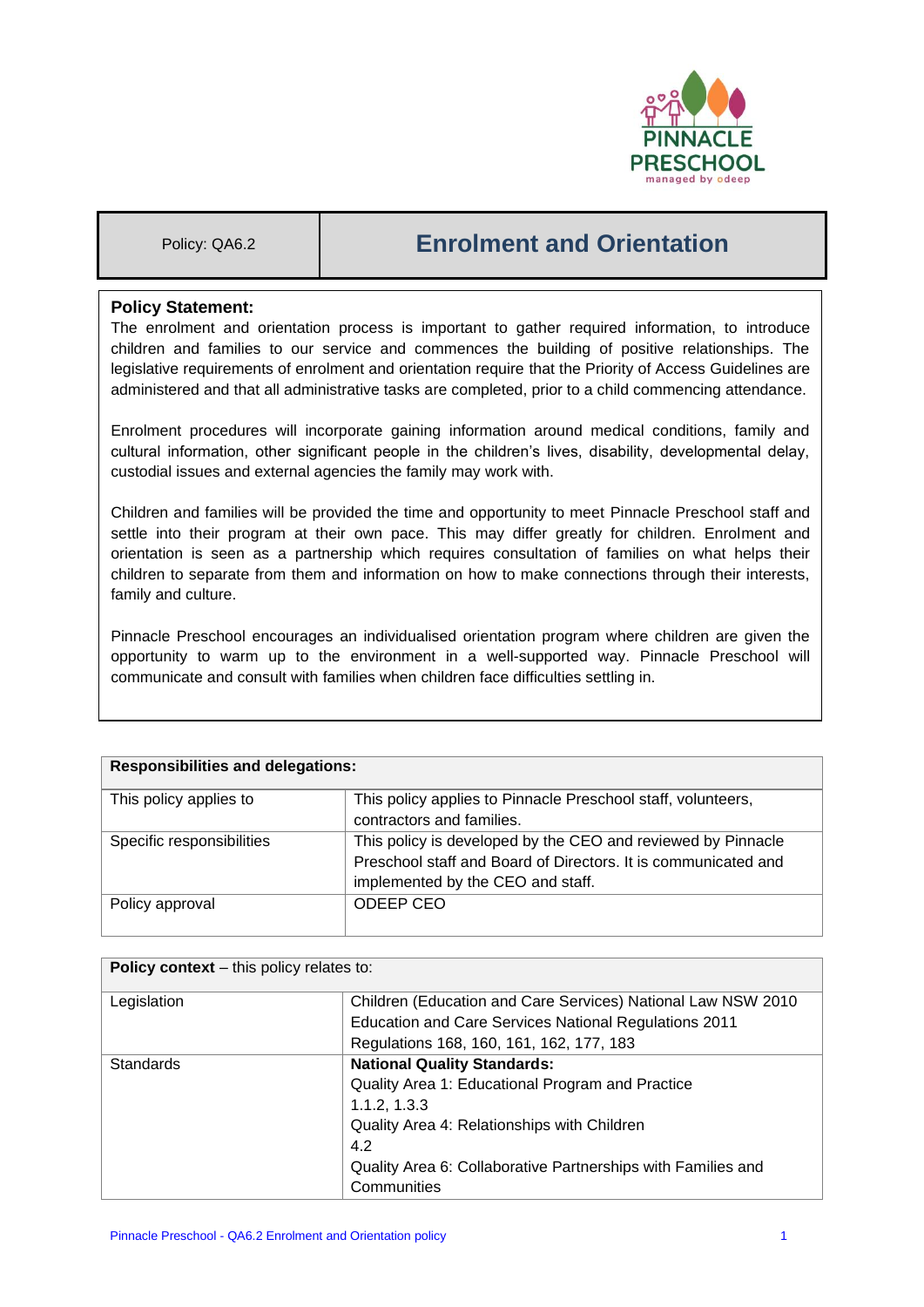

|                              | 6.1                                                                |  |
|------------------------------|--------------------------------------------------------------------|--|
|                              | Quality Area 7: Leadership and Service Management                  |  |
|                              | 7.3                                                                |  |
| Organisation policies        | <b>Privacy and Confidentiality Policy</b>                          |  |
| Forms, record keeping, other | Pinnacle Preschool Enrolment Form                                  |  |
| documents                    | Priority of access - https://education.nsw.gov.au/early-childhood- |  |
|                              | education                                                          |  |

Enrolments at Pinnacle Preschool are accepted according to the Australian Government 'Priority of Access' guidelines. Services are required to give equal priority of access to:

- children who are at least 4 years old on or before the 31 July in that preschool year and not enrolled or registered at a school.
- children who are at least 3 years old on or before 31 July in that preschool year and from low income and/or Aboriginal families.
- children with English language needs.
- children with disability and additional needs.
- children who are at risk of significant harm (from a child protection perspective).

There is no order of priority assigned to the list of points above. Priority must be given to the groups outlined above before any other groups, including non-equity three year olds.

# **Enrolment forms:**

A completed enrolment form will be completed by each family prior to their child attending the service. In accordance with Regulation 160, enrolment forms will contain the following information:

- A child's full name, date of birth, gender and address.
- The name, address and contact details of the child's parent/s, guardian who may give authorisation to collect the child, be contacted in case of emergency, authorise medical treatment and the attendance of the child on excursions.
- Any court orders, parenting orders or parenting plans relevant to the child.
- The language/s the child and family use at home.
- The cultural background of the parent and family.
- Any special considerations for the child, eg. religious, dietary or additional needs.
- Authorisation for the preschool to seek medical treatment when required and to be transported by ambulance to the hospital, the child's Medicare number, allergies and immunisation status.
- Adequate information to manage medical conditions as prescribed in the relevant policies Management of Medical Conditions.

A privacy statement will be attached to the enrolment form which details:

- The name and contact details of the service.
- The fact that enrolling parents / guardians are able to gain access to their information.
- Why the information is collected.
- The organisation to which the information may be disclosed.
- Ay law that requires the particular information to be collected.
- The main consequences for not providing the required information.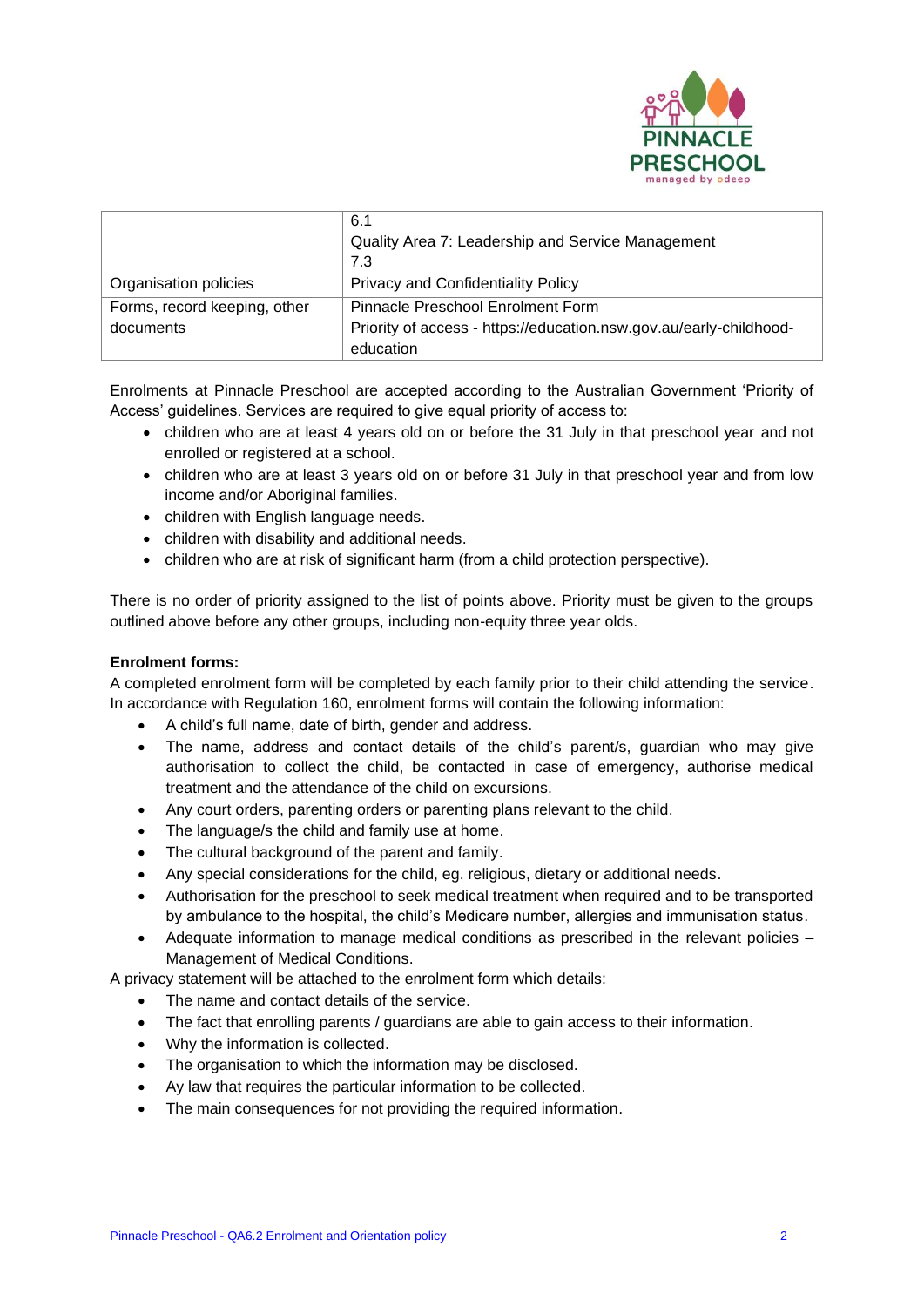

Enrolment forms will be completed on enrolment, annually and when family circumstances change.

### **Custody Arrangements:**

The Education and Care Services National Law requires our services to have details relating to custody and access arrangement when families have separated parents, guardians and caregivers. Families must inform the preschool of details relating to a custody or access arrangement, alterations to these arrangements and a plan for dealing with custodial matters upon collection of children, the provision of information and communication with the preschool. A copy of any documentation relating to custody arrangements must be provided prior to a child commencing attendance at preschool. This will be stored with the child's enrolment form.

#### **Orientation Process:**

Pinnacle Preschool is committed to providing an individualised and comprehensive orientation process to support families and children to attend the service. This will include:

- An open-door policy for children and families to visit the service.
- Having a tour of the service, a yearly information or orientation event for families to highlight the practices and principles of the preschool and our approach to providing quality early childhood education.
- Published information available through written material, a website and family handbook that provide information relating to the preschool.
- Discussion with families on how to support them and their child best in the orientation process.
- Ensuring families are able to contact the preschool to discuss their child's participation and wellbeing at any stage.

# **Procedures:**

#### **Pinnacle Preschool management:**

- Will ensure the service operates in line with the Education and Care Services National Law and the National Regulations 2011 in regards to the enrolment, orientation and collection of children policies and practices.
- Will provide opportunities for prospective parents to visit the preschool at various times to observe the program, interactions and education of children prior to their child's enrolment.
- Will ensure that enrolment forms comply with legislative requirements and are provided before children commence enrolment.
- Will allow parents / guardians to enter the premises at any time, except when this poses a risk to children or staff or has provisions for excluding access under custodial orders.
- Will keep a waitlist and apply the priority of access guidelines, as above, when allocating positions.
- Will provide families with an enrolment package that includes a Family Handbook, Enrolment Form and the requirements relating to the management of medical conditions, excursions and individual needs.
- Will provide information relating to fees and the collection of fees on enrolment.
- Will provide assistance to fill out forms when necessary.
- Will ensure a completed enrolment form with all signed authorisations is collected for each child.